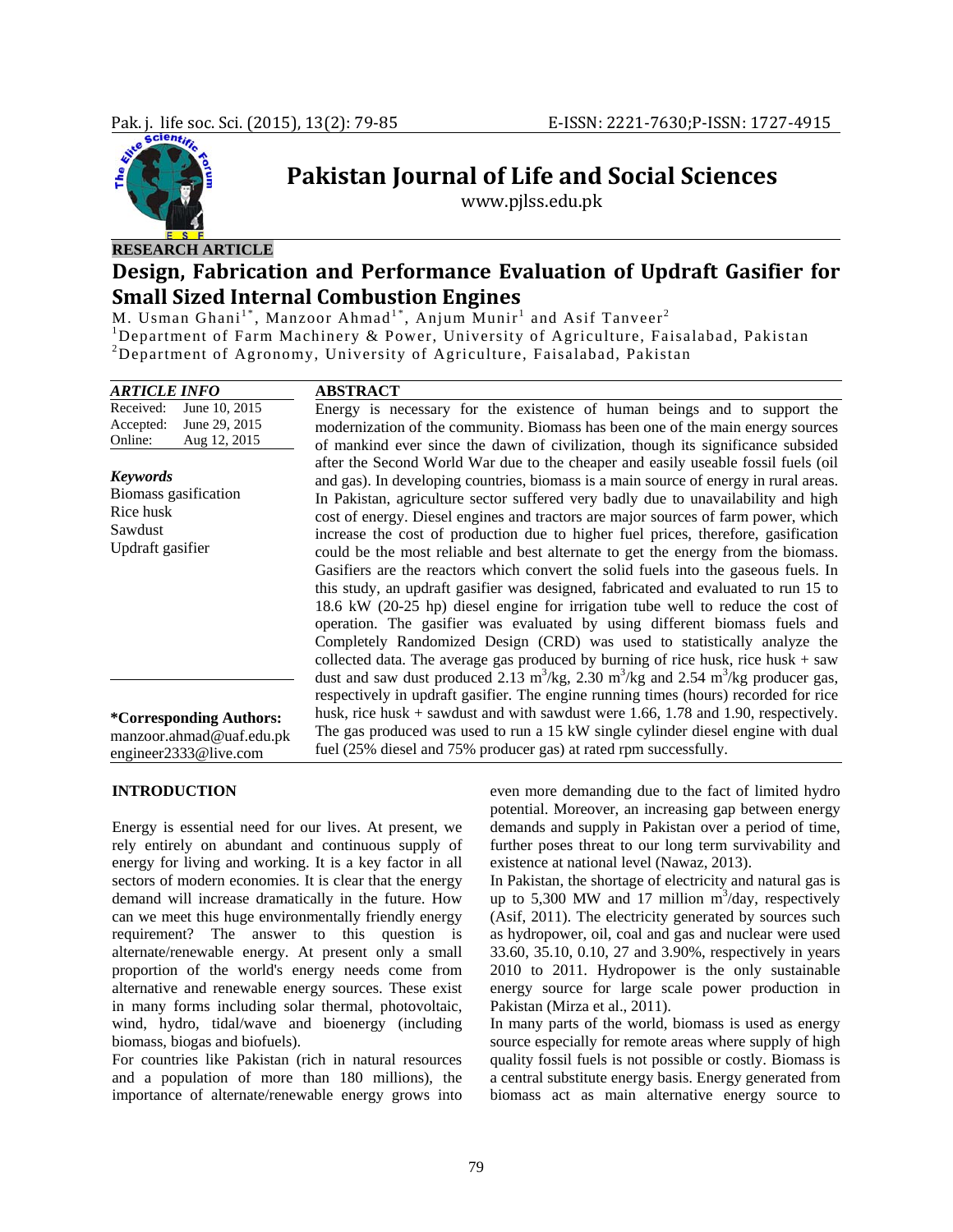luxurious energy assets. By use of burning and cleaning techniques it can be converted into an economical fuel. Gasification is a process of conversion of solid carbonaceous fuel into combustible gas by partial combustion. The resulting gas, known as producer gas, is more versatile in its use than the original solid biomass (Sheth and Babu, 2009). Producer gas consists of carbon monoxide, hydrogen, carbon dioxide, methane, traces of higher hydrocarbons such as ethane and ethylene, water vapor, nitrogen (if air is the oxidizing agent) and various contaminants such as small char particles, ash, tar and oil (Basu, 2013).

In the updraft fixed bed gasifiers, the air, oxygen or steam flows through the bed upwards. The volumetric percentage of methane in the producer gas is significant which facilitates the methanation for SNG (Synthetic Natural Gas) production (Anonymous, 2008).

The first commercial updraft gasifier for continuous gasification of solid fuels with air was developed and installed in 1839 at Paris, France (Chopra and Jain, 2007). Updraft gasifiers were subsequently further developed for different fuels and were widely used in specific industrial power and heat applications up to the 1920's, when their function was gradually taken over by oil fueled engines and furnaces. The internal combustion engine operation would be possible by using wood, charcoal and coal gasifiers. Almost 9 million vehicles were fueled by gasifiers all over the world during Second World War (Breag and Chittenden, 1979).

In this study, an updraft gasifier was designed, fabricated and evaluated for its performance in the Workshop of Department of Farm Machinery and Power, University of Agriculture, Faisalabad, Pakistan to run 15 to 18.6 kW (20-25 hp) four stroke diesel engine (on dual fuel mode) for irrigation tube well operation.

#### **MATERIALS AND METHODS**

The sizes of components used for this gasifier design were chosen based on the conversion rate desired for the gasification system (gas required to operate IC engine) and the desire to use off-the-shelf sizes for components. The conversion rate of biomass to producer gas per square inch of cross-sectional area in the gasification chamber was estimated based on the conversion rate used in the updraft gasifier (Bowser et al., 2005). This gasifier (Figure 1) is an updraft and batch type with the basic design inspired by the work of Patil and Rao (1993). Bowser et al. (2005) made improvements to the Patil and Rao gasifier including a motorized scraper blade, improved sensors, off-the shelf pipe and pipe fittings for body components, portability and quick disassembly.



**Fig. 1: Schematic diagram of batch type updraft gasifier designed by Bowser et al. (2005)** 

The body of the gasifier was made of mild steel, 200 mm and 100 mm diameter, schedule-40 pipe, with pipe fittings welded or bolted together and insulated with a calcium silica insulation blanket. The upper section of the gasifier body provided storage for feedstock, which was loaded through the biomass charging port. The body diameter had a reduction from 200 mm to 100 mm intended to reduce pressure on the lower column during operation and to provide some headspace where the flue pipe attached to the gasifier body. However, this reduction acts as a bottleneck to feedstock during operation, compressing the biomass as it moves down and stopping flow. The midsection of the gasifier body included the combustion chamber, thermocouple ports, producer gas exhaust pipe, and access port. The combustion chamber was fabricated from a 10 cm (4 inch) Tee with flange ends. The projecting end of the Tee was used as an access port. The lower portion of the gasifier included an ash grate, rotating motorized scraper assembly, ash receptacle, compressed gas inlet, and ash cleanout port. Ash particles fell through the grate and accumulated in the ash receptacle. This gasifier was also designed and fabricated with some modifications for using eastern red cedar wood as fuel by Sarah Rowland during her master's degree research work (Rowland, 2010).

Notable changes were made in this design to make it convenient for low bulk density fuels i.e. rice husk, sawdust etc. These include:

- $\triangleright$  An air-tight hopper and screw conveyor to deliver feedstock and make the system capable of operating as a continuous system for short periods of time rather than batch.
- $\triangleright$  A larger diameter 254 mm rather than 100 mm inner diameter combustion chamber to reduce the effects of the walls on biomass movement.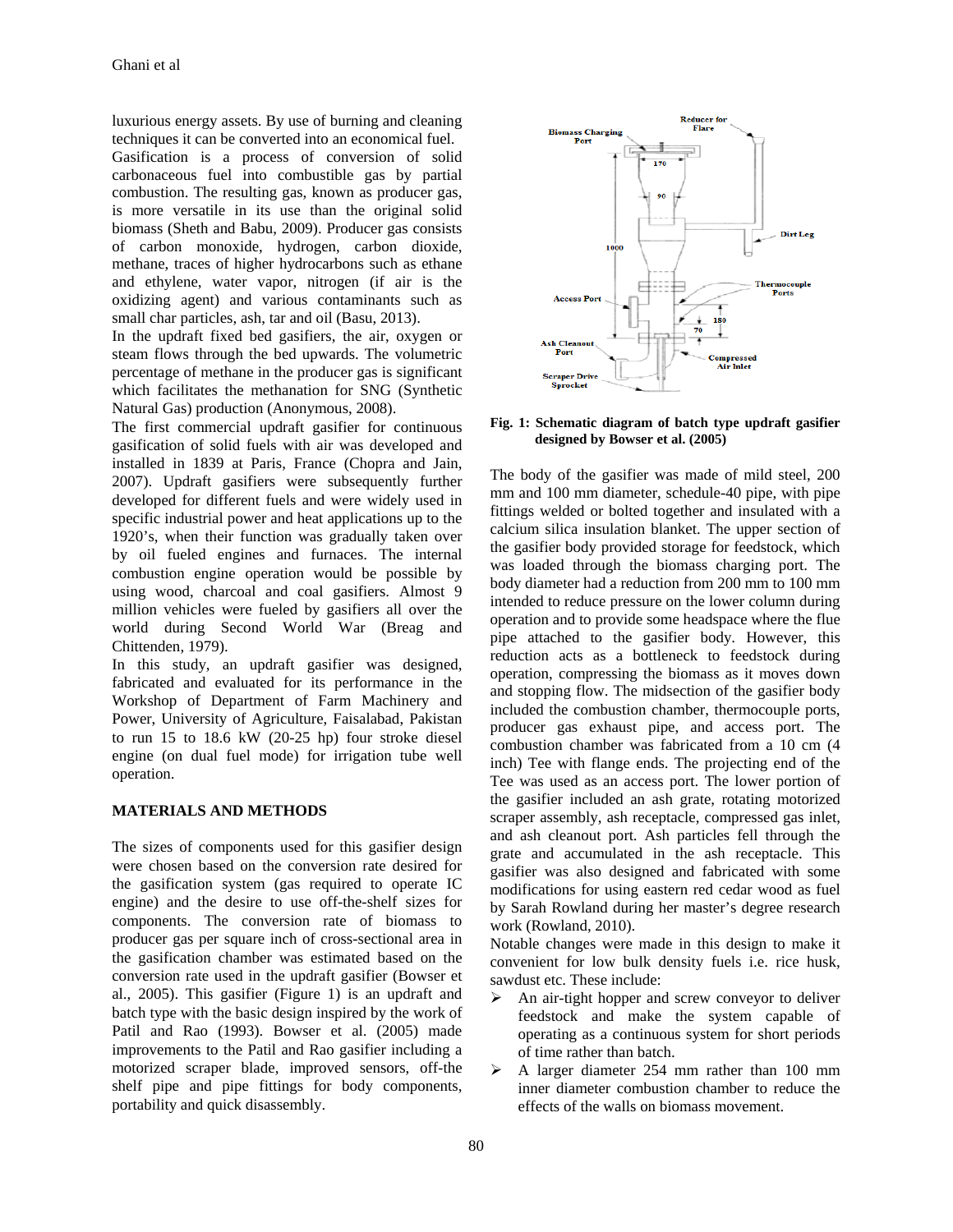- $\triangleright$  No bottlenecks in the gasification chamber. Removal of the bottlenecks allows material to move downward through the system more freely.
- $\triangleright$  An insulation provides around the combustion chamber to avoid heat loss.
- $\triangleright$  The producer gas outlet is straight, allowing tar to drip back into the gasifier rather than collecting in the elbow and causing pressure build-up when producer gas cannot escape. Also, there is no "dirt leg" on the producer gas arm.
- $\triangleright$  There is no side access port on the gasifier. This port was difficult to insulate to avoid any leakage. The combustion zone is initially lit through the ash port.

In this study, the updraft gasifier was constructed using mild steel (MS) sheet having 1.519 mm thickness (16 Gauge) having specific weight of 11.9 kg/m<sup>3</sup>.

The complete gasifier unit developed was divided into six different parts viz. i) Reaction chamber with insulation cover ii) Gas collection/outlet unit iii) Ash collection unit with grate iv) Fuel hopper for fuel storage v) Fuel conveying screw auger vi) Stand for supporting the complete unit. The description of different parts is as follows:

#### **i. Reaction chamber with insulation cover**

The main body of the gasifier was manufactured by bending mild steel sheets in 250 mm diameter cylindrical shape and 610 mm high. The reaction or gasification chamber was designed and developed to provide favorable environment for the production of producer gas. This reaction chamber was surrounded by another 400 mm diameter cylindrical shell in which a layer of 76 mm thick glass wool was used as insulation material with average thermal conductivity of 0.04 W/m<sup>°</sup>C and temperature resistance above 1000 °C (Anonymous, 2014). The front and top view of reaction chamber and insulation cover have been presented in Figure 2.

#### **ii. Gas collection/outlet unit**

The gas collection unit (Figure 3) was also made in cylindrical shape having 130 mm diameter. This section

was 468 mm high for providing the space for the produced gas to stay in this chamber for a short period of time to cool it a little bit. The gas collection unit was fastened with gasification chamber with a bolted flange which can be attached and detached easily for cleaning and maintenances purposes of the gasifier.

The producer gas outlet pipe was fabricated from mild steel and a gas shut off valve and gas sampling port were sealed with the dead end cork for taking samples of the produced gas.

#### iii. **Ash pit with grate**

After combustion of biomass, ash fall in ash pit that was located at the bottom of the gasifier. A grate was provided in the reduction zone for the air entry in to the reduction section and for the ash to fall into the ash chamber (Figure 4).

# **v. Fuel hopper for fuel storage**

A fuel hopper was designed for the feeding of the biomass to the updraft gasifier (Figure 5a). This section was attached to the gasifier to convert it from batch type to continuous feeding type gasifier. This was necessary to make the gasifier for continuous operation because in batch type it would be refiled with biomass after shutting it down completely. This hopper was connected to the updraft gasifier through gas collection chamber with a fuel delivery pipe (Figure 5b).

## **vi. Fuel conveying screw auger**

A fuel conveying screw auger (Figure 6) was designed and fabricated for the easy feeding of biomass from hopper to the gasifier. This auger conveyor has been found necessary to provide the system in terms of stopping any leakage through this unit. The auger was mounted in the pipe connecting hopper with gasifier with the help of ball bearings for easy rotation.

# **vii. Stand for supporting the complete unit**

The stands were fabricated **(Figure 7a and 7b)** with the angle iron for the support to the hopper and the gasifier. They were made strong enough to support the complete system.



**Fig. 2: View of reaction and insulation chambers (All dimensions in mm)**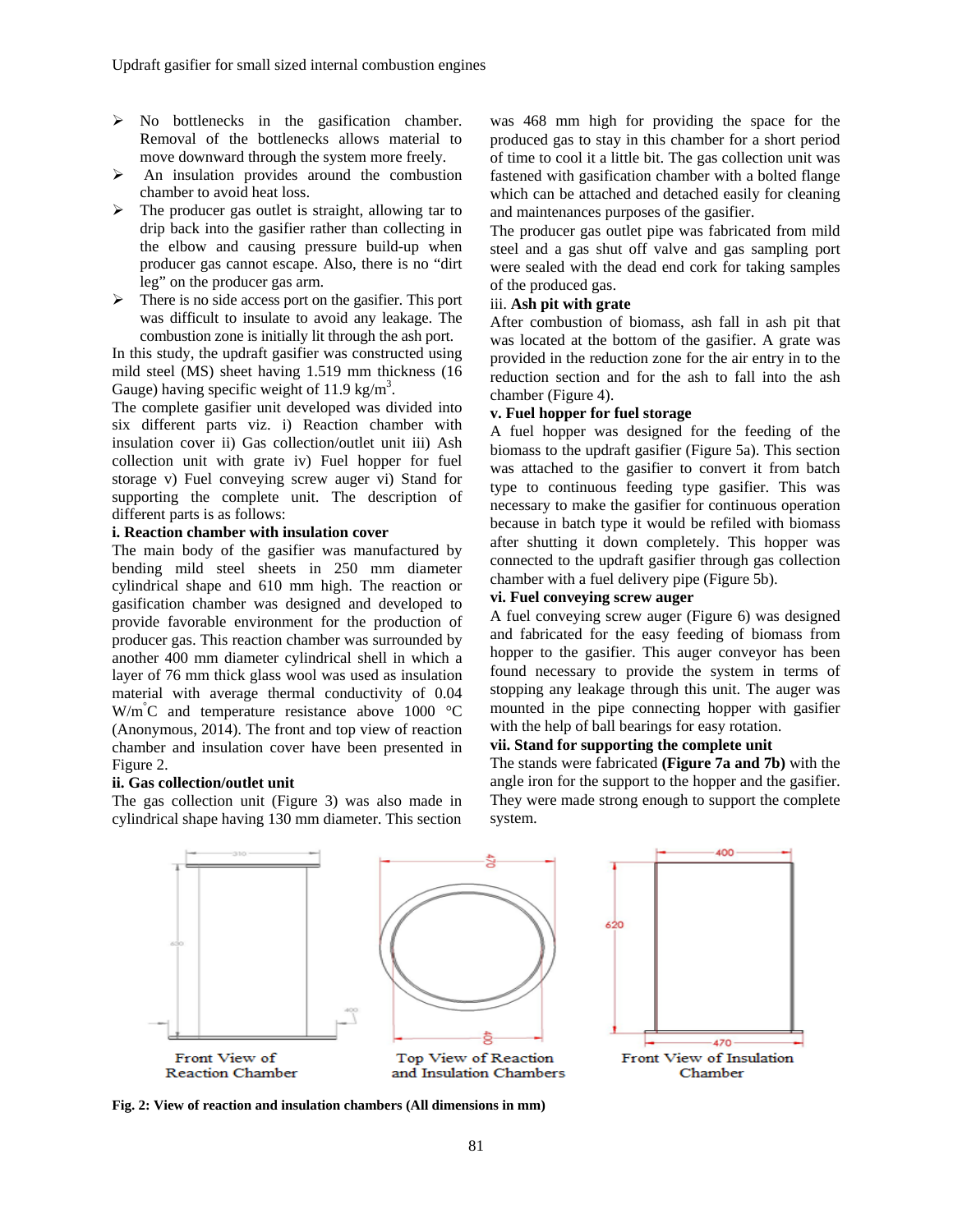

**Fig. 3: Gas collection chamber (All dimensions in mm)** 



**Fig. 4: Ash chamber (All dimensions in mm)** 

### **Evaluation of the Gasifier**

After complete fabrication of the gasification system was evaluated for its performance. The gasifier was evaluated with different types of biomass feed stock and carried out the analyses of their effects on the production of producer gas, engine running time and the composition of different gases present in the producer gas by using different instruments (IMR2800P Gas Analyzer and digital anemometer). The gas sampling was done during the complete run of gasifier and the average value was taken for analysis. The data was collected for the following treatments and then statistically analyzed by using CRD.

 $T_1$  = Rice husk,  $T_2$  = A mixture of rice husk and saw dust,  $T_3$  = Sawdust

All the treatments were replicated 4 times to get the accuracy in the results obtained.

## **RESULTS AND DISCUSSION**

The updraft gasifier was evaluated for its performance by observing different parameters such as quantity of gas (Volume), time for engine running and the composition of different gases like CO and hydrocarbons  $(C_xH_x)$  produced in the gasifier with the same quantity of different fuels i.e. 30 kg. The data recorded were statistically analyzed with PROG GLM (General Linear Model) procedures of the SAS systems (Steel and Torrie, 1984).

#### **1. Engine Running Time**

The running time of the updraft gasifier was recorded in minutes. Figure 8 shows that the working time of all treatments were significantly different from each other at 5% level of significance. The graph revealed that the operation time of the updraft gasifier employing rice husk, mixture of rice husk and sawdust and using saw dust as fuel was 5979.3, 6400.8 and 6847.5 seconds respectively and the standard error for the treatment comparison was calculated as 128.91. The difference in operation time could be due to the higher calorific value and bulk density of sawdust as compared to the rice husk.

# **2. Volume of gas produced with different biomass in updraft gasifier**

The volume of gas produced through the gasification of biomass in the gasifier was calculated by using the relationship described by Mandwe et al. (2006).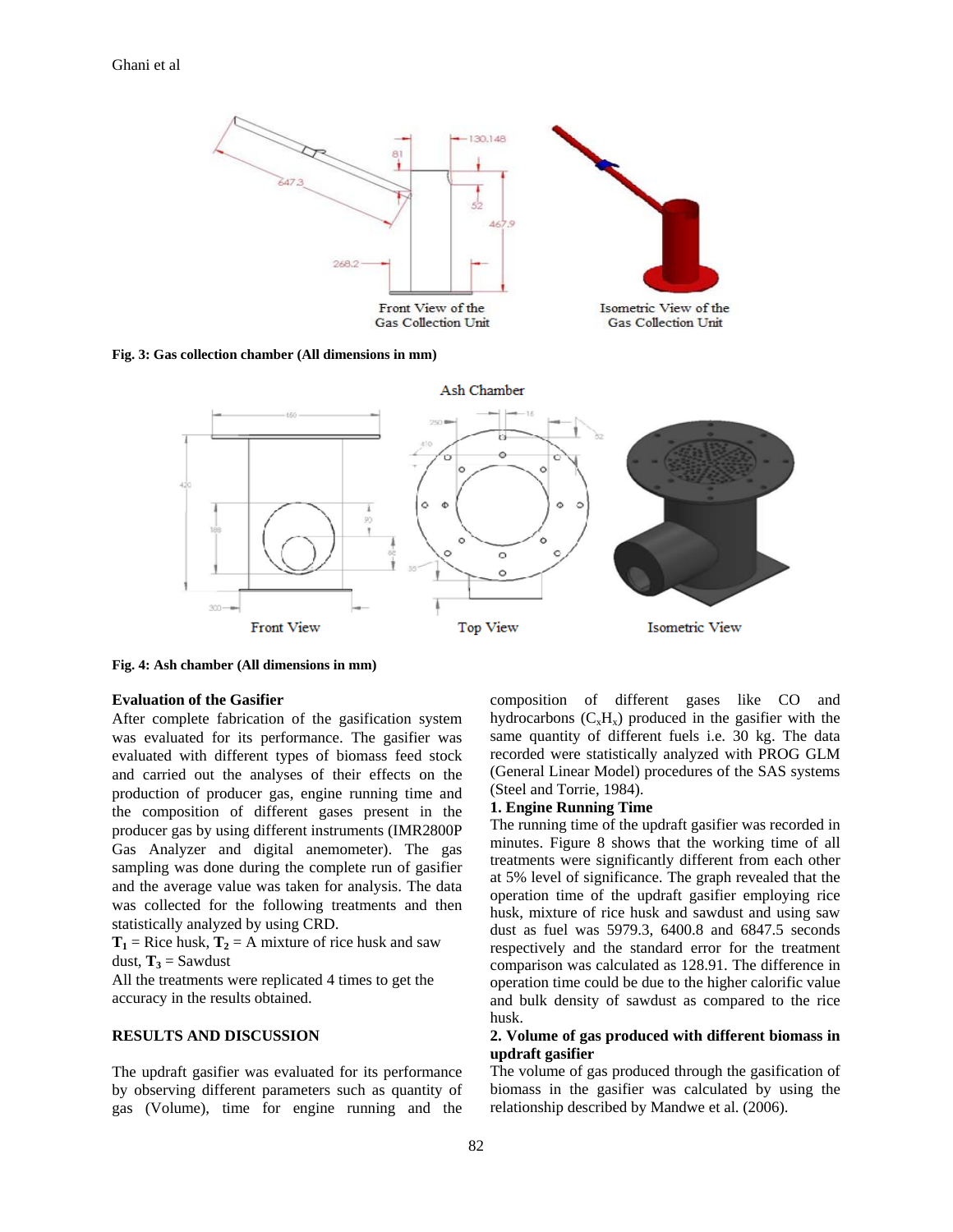

**Fig. 5a: view of the fuel hopper (All dimensions in mm)** 



**Fig. 5b: Front view of pipe connecting the fuel hopper with gasifier assembly (All dimensions in mm).** 



**Fig. 6: Front view of the screw auger conveyor (All dimensions in mm)** 



**Figure 7a: Front (left) and top (right) view of stand for supporting fuel hopper (All dimensions in mm)** 



**Figure 7b: Front (left) and top (right) view of stand for supporting updraft gasifier (All dimensions in mm).** 



**Fig. 8: Effect of treatments on engine running time of gasifier (Error bars show standard deviation)**



**Fig. 9: Effect of treatments on volume of gas produced (Error bars show standard deviation)** 



**Fig. 10: Effect of treatments on carbon monoxide (CO) (Error bars show standard deviation)** 



**Fig. 11: Effect of treatments on hydrocarbons**  $(C_xH_x)$ **(Error bars show standard deviation)** 

Volume of gas produced  $(m^3)$  = Time (s) x area of pipe  $(m<sup>2</sup>)$  x velocity of gas  $(m/s)$ 

Figure 9 showed that the treatments  $T_1$  and  $T_2$  were not significantly different from each other while the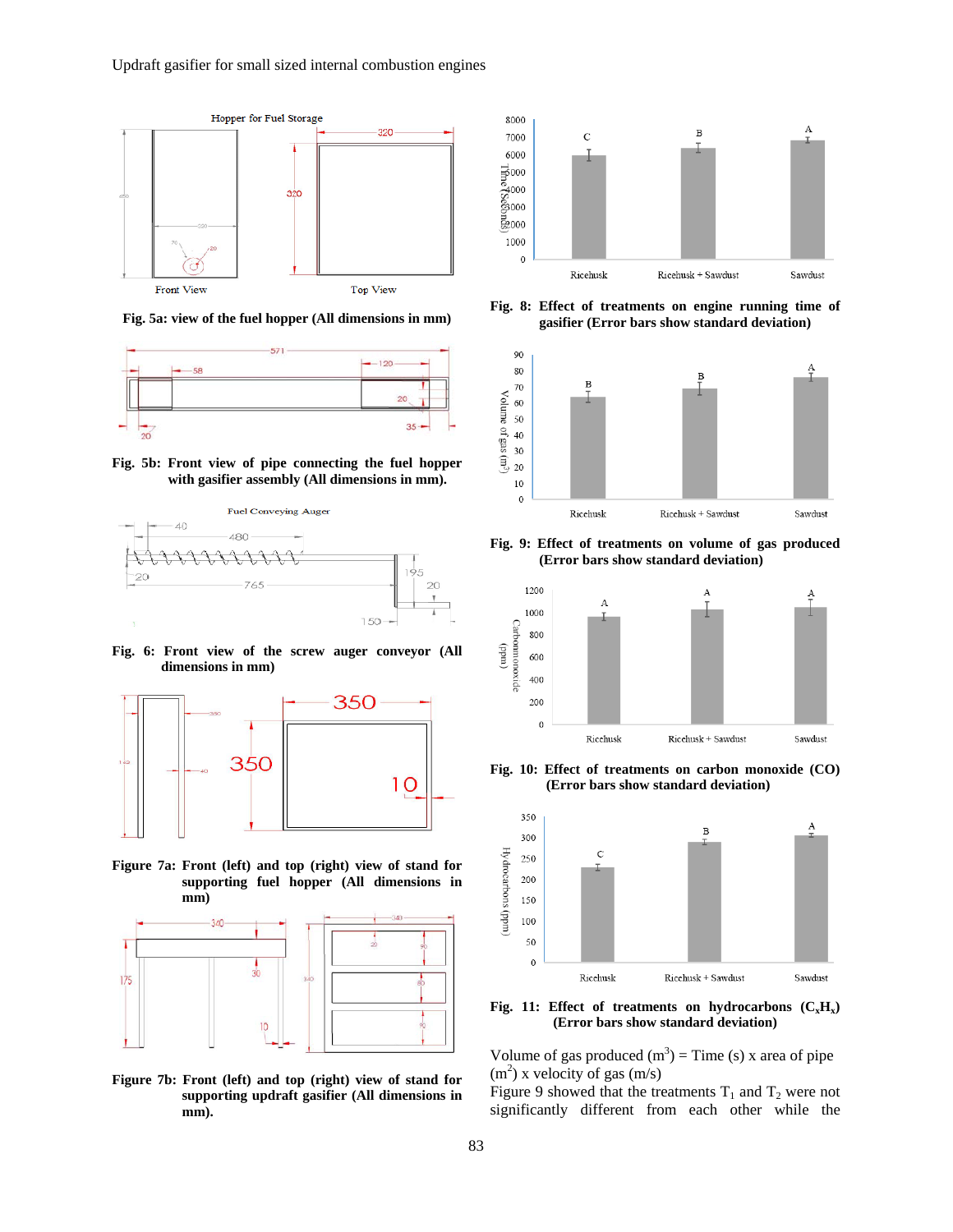treatment  $T_3$  was significantly different from other treatments at given level of significance. The treatment rice husk only produced  $63.94 \text{ m}^3$  of producer gas while the rice husk + sawdust and sawdust produced 69.05 m<sup>3</sup> and  $76.18 \text{ m}^3$  of producer gas in the updraft gasifier respectively. The grand mean for all treatments was  $69.723$  m<sup>3</sup> and standard error for the treatment comparison was calculated as 1.654. The standard deviation in the data was found to be 3.349, 3.939 and 2.467 for treatments  $T_1$ ,  $T_2$  and  $T_3$  respectively. From the data it could safely be concluded that treatment  $T_1$ produced 2.13 m<sup>3</sup>, treatment  $T_2$  produced 2.30 m<sup>3</sup> and the treatment  $T_3$  produced 2.54 m<sup>3</sup> producer gas per kg of fuel in updraft gasifier. Schapfer and Tobler (1937) concluded that one kg of biomass produces about 2.5 m<sup>3</sup> of producer gas at standard temperature and pressure. The method requires  $1.5 \text{ m}^3$  of air. This data also revealed that the gas production in updraft gasifier was 38.49, 38.83 and  $40.05$  m<sup>3</sup> per hour of gasifier operation.

### **3. Carbon Monoxide (CO)**

Carbon monoxide is an important constituent of the producer gas because it is a flammable gas. The quantity of CO in producer gas depends upon the ignition environment of the fuel i.e. open burning or controlled burning of the fuel. If the burning of biomass in the gasifier takes place then the quantity of CO will be produced at greater extent. Figure 10 showed that the production of CO with different treatments was not significantly different from each other. The data showed that saw dust, mixture of sawdust + rice husk and rice husk produced 1047.5 ppm, 1031.5 ppm and 965.5 ppm of CO through this gasification process respectively. The mean value and standard error for all treatments was found to be 1014.8 ppm and 29.91 respectively. The standard deviation in the statistically analyzed data was calculated as 33.6, 66.6 and 71.9 for treatments  $T_1$ ,  $T_2$  and  $T_3$  respectively.

# **4. Hydrocarbons**  $(C_xH_x)$

The data shown in Figure 11 indicated that the production of  $C_xH_x$  in the producer gas using different fuels in the updraft gasifier were significantly different from each other for all treatments. The analysis revealed that the burning of rice husk, rice husk + sawdust and sawdust in updraft gasifier produced 229.5, 290 and 306.5 ppm of  $C_xH_x$  in the produced gas. The mean of hydrocarbons produced in all treatments was 275.50 ppm with standard error of treatment comparison was 3.051.

### **Conclusions**

Pakistan is facing severe energy crises from the last decade and the increasing prices of primary energy sources have led the scientific community to search for alternate sources of energy generation. As the major sources of farm power have been diesel engines and tractors since long that and increases the cost of

production, therefore, gasification might be the most reliable, alternate and cheapest farm resource to get the energy from the biomass. This research paper address the design and development and performance evaluation of an updraft gasifier to run 15 to 18.6 kW (20-25 hp) diesel engine for tube well operation to reduce the cost of operation. Completely Randomized Design (CRD) was used to statistically analyze the collected data. The average gas produced by burning of rice husk, rice husk + saw dust and saw dust was found to be 2.13 m<sup>3</sup>/kg, 2.30 m<sup>3</sup>/kg and 2.54 m<sup>3</sup>/kg, respectively in updraft gasifier. The results showed that the engine running time (hours) was recorded to be 1.66, 1.78 and 1.90 with rice husk, rice husk  $+$  sawdust and with sawdust respectively. The gas produced was used to run a 15 kW single cylinder diesel engine with dual fuel (25% diesel and 75% producer gas) at rated rpm successfully. It is also concluded that the unique feature of this gasifier includes its simple design that can be used to test feed stocks with a variety of particle sizes, moisture contents, and ash contents for gasification without its pre-treatment.

# **Recommendations**

This technology is decentralized energy conversion system which operates economically for small scale farming community especially for Village sawmills, tube well operation, rice shelling units, sugar mills where biomass is in excess quantity. Tars are major impurities in the producer gas which should be removed before using the gas in engine. Further research is needed to design and develop gas conditioning unit(s) to improve the producer gas quality.

# **REFERENCES**

- Anonymous, 2008. Biomass Engineering. The clean and renewable energy resource. http//www. biomass.uk.com. (accessed on October 15, 2013).
- Anonymous, 2014. Thermal Properties of Glass wool Insulation material. http://en.wikipedia.org/ wiki/High-temperature\_insulation\_wool. (accessed on January 02, 2014).
- Asif M, 2011. Energy Crisis in Pakistan: Origins, Challenges, and Sustainable Solutions. Oxford University Press, Pakistan, pp: 259.
- Basu P, 2013. Biomass Gasification, Pyrolysis and Torrefaction: Practical Design and Theory. Second Edition. Published by Academic Press is an imprint of Elsevier, 32 Jamestown Road, London, UK.
- Bowser TJ, PR Weckler, KN Patil, C DeWitt, 2005. Design and testing of a low-cost, pilot-scale batch gasifier for food processing by-products. Applied Engineering in Agriculture, 21: 901- 906.